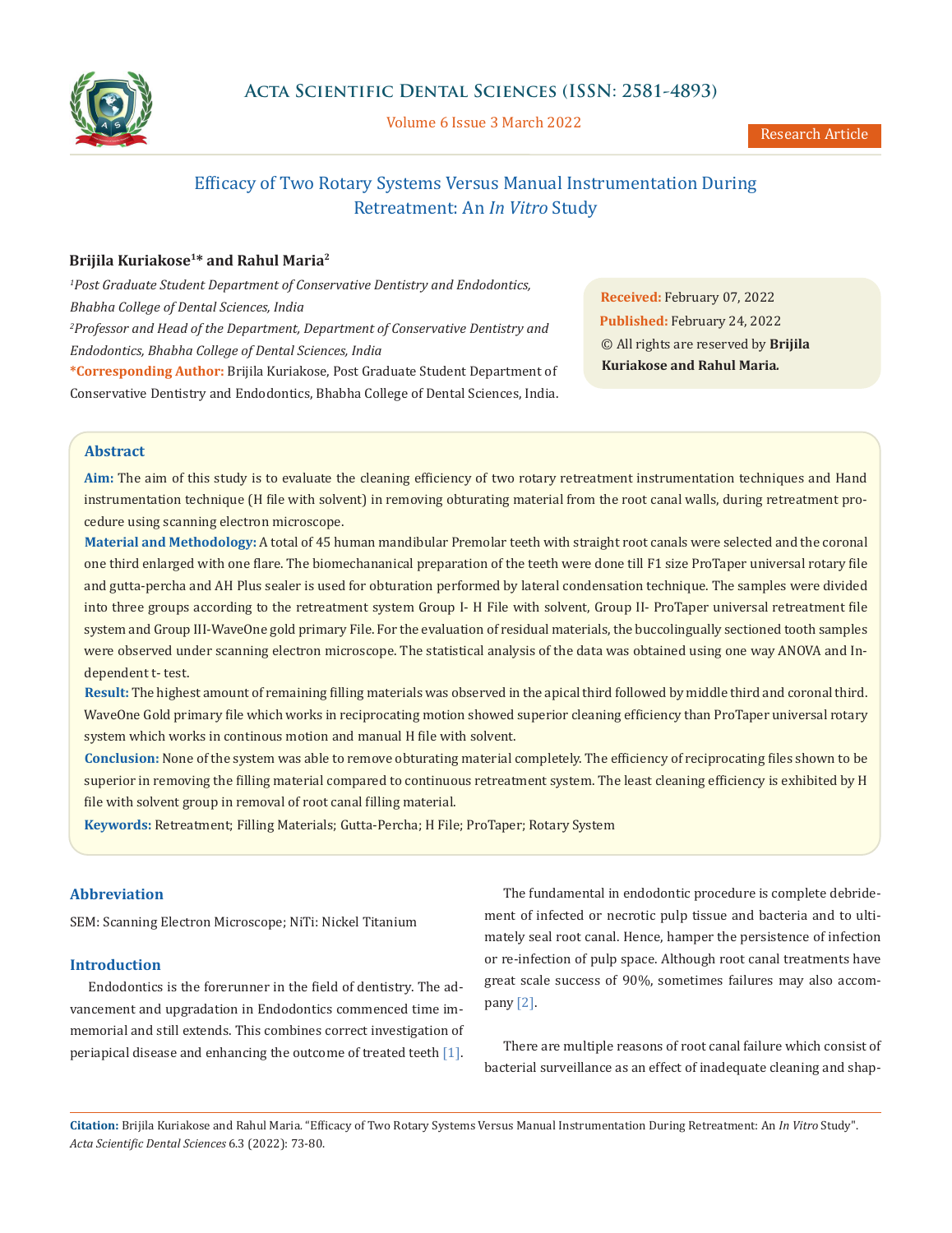ing, unsatisfactory obturation, over extension of gutta-percha point and improper seal. This drives a hike in application of endodontic retreatment with the removal gutta-percha rather than extraction of affected teeth [3].

In recent past there is surge in endodontic retreatment as a consequence of expanded insistence on conservation of teeth. The range of success of retreatment expected to fluctuate between 50-90%. This variability of outcome in endodontic retreatment is linked to patient's age, tooth form, existence modified sources of root canals, the removing coronal restoration to get entry into pulp chamber repairing iatrogenic and pathologic errors [4].

The predictors for best outcome of endodontic retreatment include preoperative perforations, apical periodontitis and the condition of past filling material. Failure of endodontic treatment is established on the basis clinical signs and symptoms and confirmed by analysing radiographic data of affected teeth  $[4,5]$ .

The objective of retreatment is to reach apical foramen by ultimate removal of filling material, accordingly, promoting acceptable cleaning and shaping of root canal system and obturation. Thus, recreating normal healthy periodontium [5].

There are various means of gutta-percha removal from the root canals consisting of manual removal by hand instrument, heat carrying instrument, nickel titanium rotary instruments and laser. Traditionally, manual files were used for the removal gutta percha with or without solvent can be time taking and inefficient when the filling is well condensed. Thus, nickel titanium rotary came into application in retreatment and research recorded their effectiveness, quality of cleaning anpd safety during the course of retreatment [6].

Complete removal of filling material is necessary in retreatment as the remaining filling material can act as an inlet of necrotic tissue or micro-organisms which could be the reason for further pain and complication of retreatment. Studies concluded that complete elimination of filling material is impractical.

Hence this study is undertaken to evaluate the percentage of remaining filling material left in coronal, middle, apical portion of root canal walls using hand file with solvent and three different rotary systems.

## **Materials and Methods**

A 45 permanent mandibular premolar with straight root canal extracted for orthodontic and periodontal reason, confirmed by radiograph were collected for the study. The institutional ethical committee approved the study. The teeth were stored in 1%sodium hypochlorite to eliminate organic debris. They were then removed, washed under tap water and stored in 10% Formalin solution for the disinfection of the teeth, till they were used for the purpose of the study.

Coronal Access cavities were prepared using BR 41 round bur and canals were located with the help of a DG 16 probe. The patency was determined by 10 size and15 size K-file, placing inside the canal until its visibility at the apical foramen. Whenever there is resistance with 10 size K file, Proglider were used. The working length was established with cusp tip as reference point to 0.5 mm short of anatomic apex. The coronal enlargement was done by one flare rotary file. Then, the canal was instrumented with ProTaper files coated with Glyde chelating paste size S1, S2 and final finishing of apical portion will be done with F1. Irrigation of the canal was done in between the use of each file with 5.25% sodium hypochlorite. Once complete preparation was done, irrigation of the root canals was obtained with 5.25% sodium hypochlorite, saline and citric acid 40% as final irrigant.

Paper points and endo aspirator was used for drying the canal. After inserting gutta-percha cones into canals, it was verified for working length and apical fit which is confirmed by radiograph. The Obturation was done using master gutta percha cone with AH Plus sealer mixed according to the manufacturer's instruction by lateral condensation technique. Hand spreader and accessory cones were also used.

 The gutta-percha was sheared off from the pulp chamber with a heated plugger at the level of canal orifice. The sealing of access cavities was accomplished using cotton pellet and temporary filling material (Cavit Espe Dental, Medizin, Germany).

The quality and apical extent of the root canal filling were assessed with radiograph and stored at 37ºC under 100% relative humidity for 30 days to provide complete sealer setting.

**Citation:** Brijila Kuriakose and Rahul Maria*.* "Efficacy of Two Rotary Systems Versus Manual Instrumentation During Retreatment: An *In Vitro* Study". *Acta Scientific Dental Sciences* 6.3 (2022): 73-80.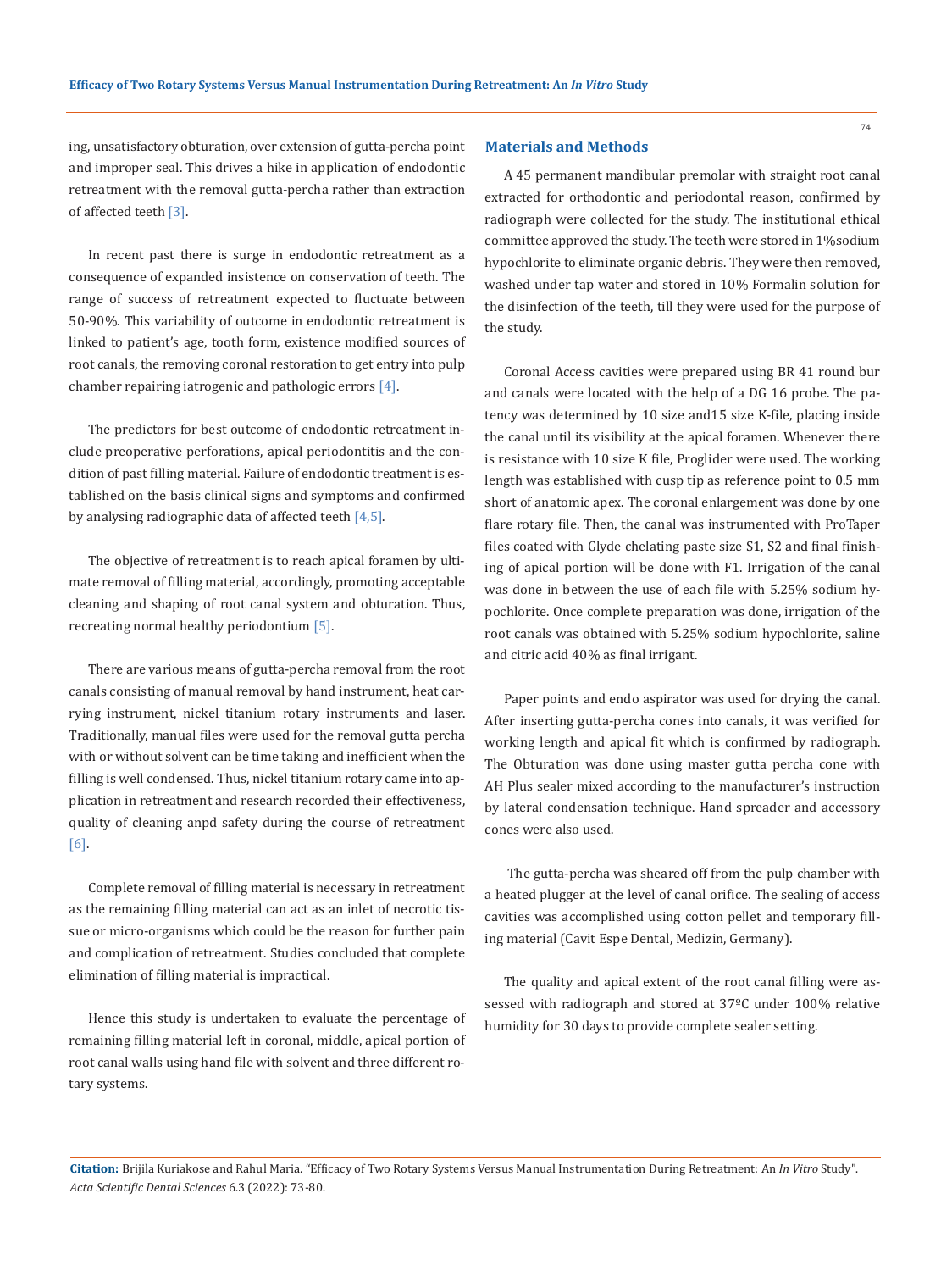#### **Retreatment**

Three groups containing 15 teeth specimens assigned by selecting the tooth in a random manner. Firstly, small ditch was made with peeso-reamer size 1 and the canals were retreated with one of the following methods

- Group I-H files with solvent (Mani, Japan): A 0.4 ml of Eucalyptol solvent carried using insulin syringe and placed in canal to soften gutta-percha. After two minutes, to allow for solvent penetration, the filling material was removed with H-files of sizes 20, 25 and 30 with a quarter turn circumferential pushpull motion till the working length was reached.
- Group II-Protaper universal retreatment files (Dentsply, **Maillefer):** ProTaper universal retreatment instruments were used at 500-700 rpm and a torque setting of upto 2.5Ncm to remove root filling by using D1, D2, D3 retreatment instruments. With a brushing movement, ProTaper Universal retreatment files were used against the canal walls using D1 in cervical third, D2 in middle third and D3 in apical third in a crown-down technique until reaching the working length as recommended by the manufacturer for removing sealer and gutta-percha
- • **Group III- WaveOne gold (Dentsply, Maillefer):** A primary reciprocating waveone gold primary file of size 25 and a 0.07 taper was used in a reciprocation mode according to manufacturer's instructions. Slow in-and-out pecking motion were exerted under controlled speed and torque by an average of around 3mm each time with limited apical pressure and brushing movements against walls of the canal. After three pecks of working, flutes of the instruments were cleaned.

Complete removal of the material considered when the instrument did not collect any more filling material after insertion and removal in the canal. After the completion of retreatment procedure, all roots were radiographed to inspect the removal of filling material by various techniques of removal. Irrigation using 5 ml of 5.25% sodium hypochlorite was carried out in between all instrument changes and smear layer was removed by citric acid 40%.

## **Tooth sectioning and microscopic examination**

At the end, all the canals were washed and dried with absorbent paper points (Dentsply). All samples were decoronated with using a diamond disc to ensure standardization in the study with a root length of 16mm in each case. The teeth were grooved in a buccolingual direction and sectioned with chisel longitudinally. The section with more visible part was selected. Till the time of SEM evaluation, specimen were stored in aqueous solution of 2.0% glutaraldehyde.

The statistical analysis was done using statistical package of social sciences (SPSS) software, v.22, the comparison of mean scores between groups and between different areas of root were calculated by using One way ANOVA and Independent 't' test. The difference will be considered as significant, when the P value is below 0.05.

## **Results**

Considering the study result, it was observed that the apical third exhibited a greater amount of residual filling material than in middle third and cervical thirds irrespective of the technique used in this study. In our study WaveOne gold file showed superior cleaning efficiency compared to ProTaper Universal Retreatment system and Hand file with solvent.



**Figure 1:** SEM images sowing Group I-H File with solvent A: Coronal third B: Middle third C: Apical third under 1000 magnification.



**Figure 2:** SEM images sowing Group II-Protaper universal retreatment File A: Coronal third B: Middle third C: Apical third under 1000 magnification.



**Figure 3:** SEM images sowing Group III-Waveone Gold Primary File A: Coronal third B: Middle third C: Apical third under 1000 magnification.

**Citation:** Brijila Kuriakose and Rahul Maria*.* "Efficacy of Two Rotary Systems Versus Manual Instrumentation During Retreatment: An *In Vitro* Study". *Acta Scientific Dental Sciences* 6.3 (2022): 73-80.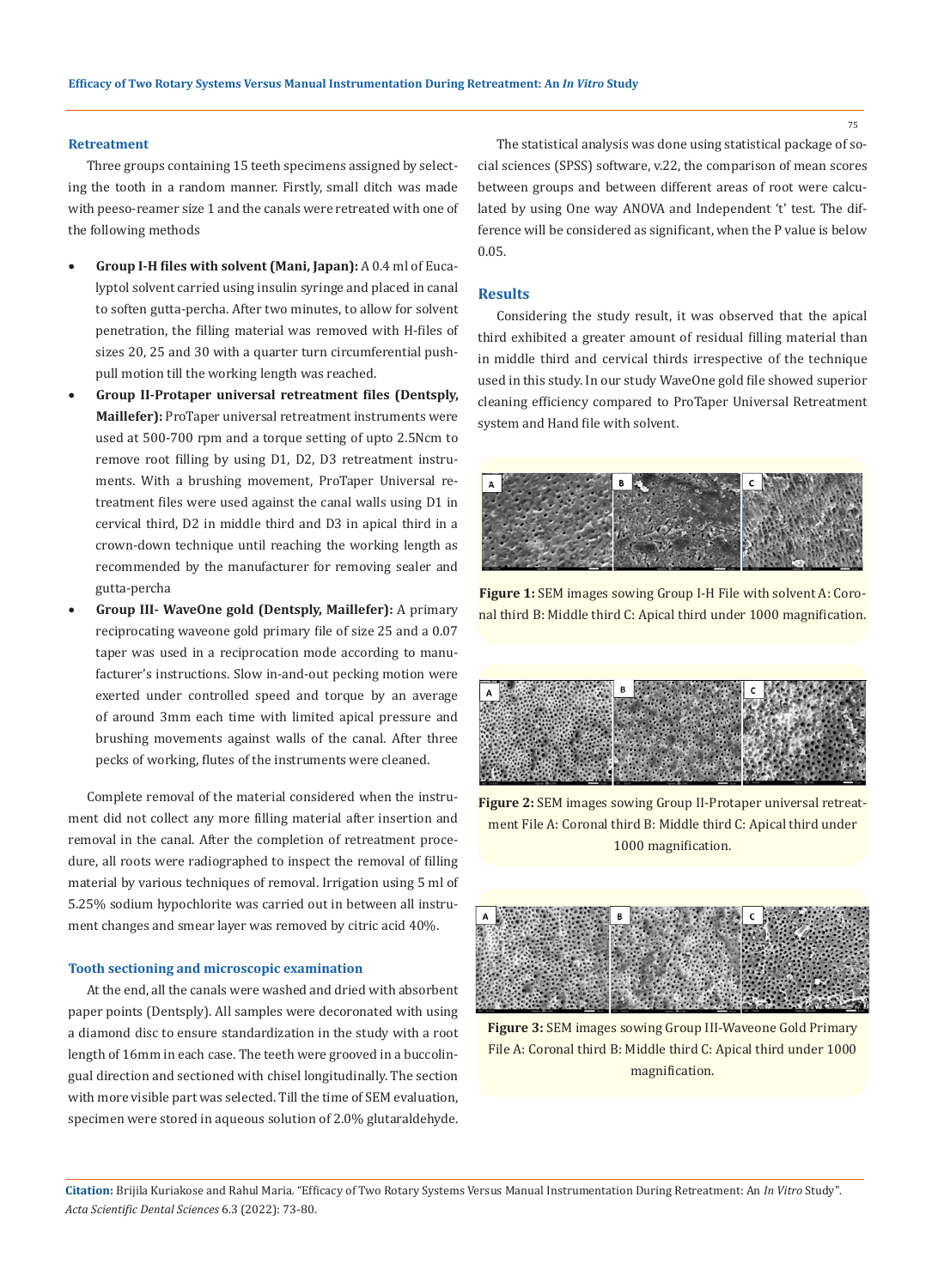## **Efficacy of Two Rotary Systems Versus Manual Instrumentation During Retreatment: An** *In Vitro* **Study**

|                | <b>Coronal</b> | <b>Middle</b><br>third | Apical_<br>third | <b>F</b> value | $P$ value   |
|----------------|----------------|------------------------|------------------|----------------|-------------|
| N              | 15             | 15                     | 15               | 15.451         | ${}< 0.001$ |
| Mean           | 1.0000         | 1.2667                 | 2.0000           |                |             |
| Std. Deviation | .75593         | .45774                 | .00000           |                |             |
| Minimum        | .00.           | 1.00                   | 2.00             |                |             |
| Maximum        | 2.00           | 2.00                   | 2.00             |                |             |

**Table 1:** Mean scores of filling material removal at different levels using H file with solvent**.**



**Graph 1:** Bargraph showing the means scores of the filling material removal at different levels using H file with solvent.

|                | <b>Coronal</b> | <b>Middle</b><br>third | <b>Apical</b><br>third |        | <b>F</b> value P value |
|----------------|----------------|------------------------|------------------------|--------|------------------------|
| N              | 15             | 15                     | 15                     |        | < 0.001                |
| Mean           | .0000          | 1.0000                 | 1.8000                 |        |                        |
| Std. Deviation | .00000         | .00000                 | .41404                 | 213.50 |                        |
| Minimum        | .00            | 1.00                   | 1.00                   |        |                        |
| Maximum        | .00            | 1.00                   | 2.00                   |        |                        |

**Table 2:** Mean scores of filling material removal at different levels using Protaper.



**Graph 2:** Bar graph showing the mean scores of filling material removal at different levels using Protaper.

|                | <b>Coronal</b> | <b>Middle</b><br>third | <b>Apical</b><br>third | <b>F</b> value   P value |              |
|----------------|----------------|------------------------|------------------------|--------------------------|--------------|
| N              | 15             | 15                     | 15                     | 88.90                    | ${}_{0.001}$ |
| Mean           | .0000          | .8000                  | 1.7333                 |                          |              |
| Std. Deviation | .00000         | .41404                 | .45774                 |                          |              |
| Minimum        | .00            | .00.                   | 1.00                   |                          |              |
| Maximum        | .00            | 1.00                   | 2.00                   |                          |              |

**Table 3:** Mean scores of filling material removal at different levels using Wave one.



**Graph 3:** Bar graph showing the mean scores of filling material removal at different levels using Protaper.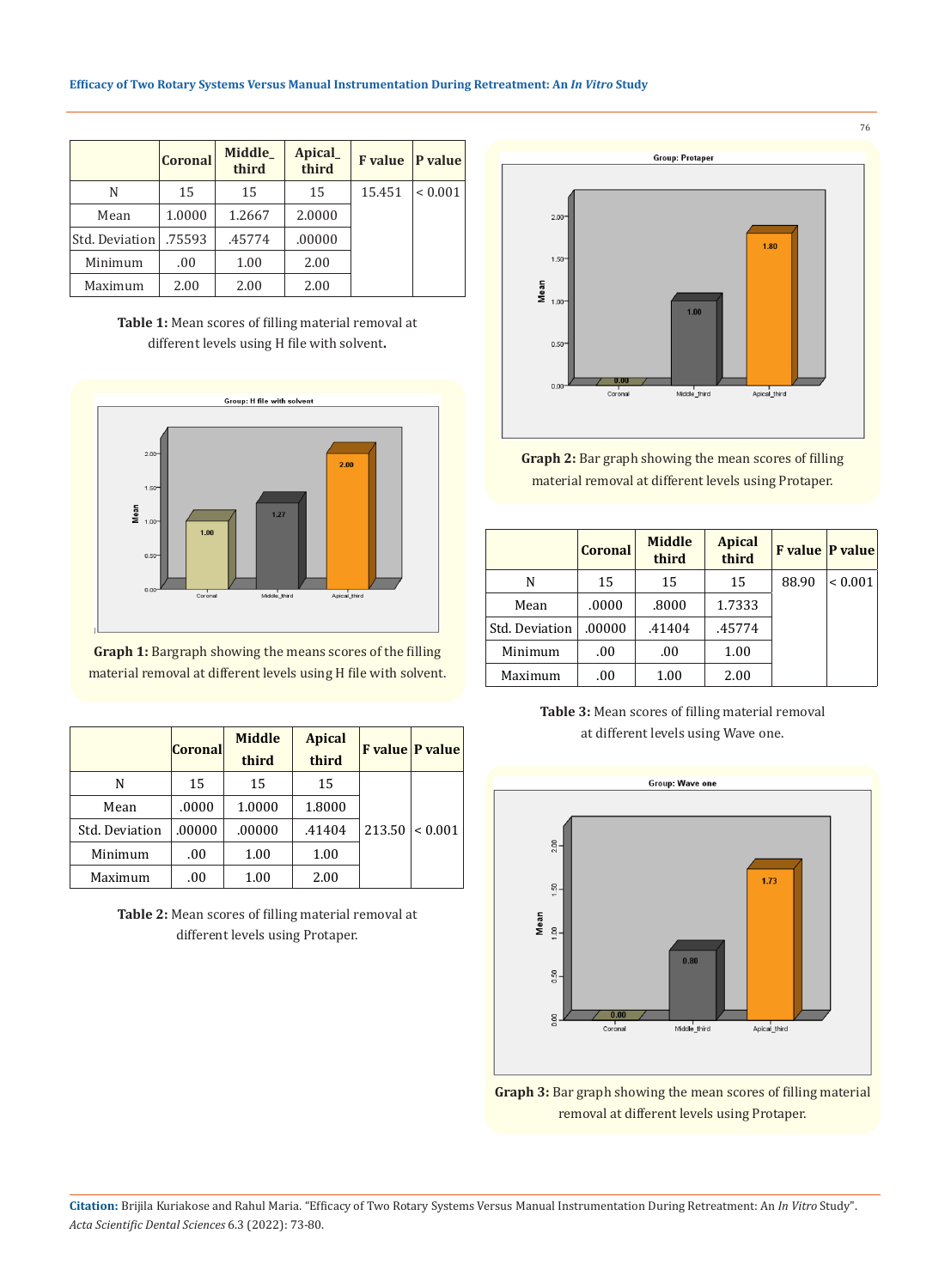|                 | Group                      |                                     |                 |                                     |                 |                                     |                |             |
|-----------------|----------------------------|-------------------------------------|-----------------|-------------------------------------|-----------------|-------------------------------------|----------------|-------------|
|                 | <b>H</b> file with solvent |                                     | <b>Protaper</b> |                                     | <b>Wave one</b> |                                     | <b>F</b> Value | P value     |
|                 | <b>Mean</b>                | <b>Standard</b><br><b>Deviation</b> | Mean            | <b>Standard</b><br><b>Deviation</b> | <b>Mean</b>     | <b>Standard</b><br><b>Deviation</b> |                |             |
| Coronal         | 1.00                       | .76                                 | .00             | .00.                                | .00             | .00                                 | 26.250         | $< 0.001**$ |
| Middle<br>third | 1.27                       | .46                                 | 1.00            | .00.                                | .80             | .41                                 | 6.475          | $0.004*$    |
| Apical<br>third | 2.00                       | .00                                 | 1.80            | .41                                 | 1.73            | .46                                 | 2.275          | 0.115       |

**Table 4:** Comparison of the mean scores of filling material removal at different levels using various techniques. \*Significant, \*\* Highly Significant



**Graph 4:** Bargraph showing the comparison of the mean scores of filling material removal at different levels using various techniques.

## **Discussion**

Root canal therapy despite of having high rate of success, may not lead to normal healthy response. A few numbers of cases could not react to endodontic therapy for a various reason which could cause failure of the treatment [7].

The main reason for unfavourable results following root canal treatment is the survival of bacteria within the intricacies of root canal system. Tenderness to percussion, sensitivity with hot and cold, recurrent abscess, fistula and visible periapical lesion radiographically are the clinical signs and symptoms of Endodontic treatment failure [7,8].

Nonsurgical endodontic retreatment is generally adopted more than Endodontic surgery considering possible complications after the surgery. One of the prime challenges in the current practice system is the Retreatment in endodontic therapy. The complete debridement of root canal filling material gives a predictable outcome in a nonsurgical endodontic retreatment. Thus, compulsory removal of filling material from a failed root canal is essential to eradicate microbes and the remaining necrotic tissue, which may contribute to endodontic failure. This will ensure the free passage of endodontic irrigants and flushing out debris and bacteria existed in the root canal space and dentinal tubules. As the dentinal tubule can be reservoir for bacteria, they should be thoroughly disinfected with irrigant after complete removal of filling material [7,8].

A wide range of instruments are suitable for retreatment which includes Hand instrument with and without solvent, heat carrying instrument, nickel titanium rotary instrument with and without solvent and lasers. These instruments are generally used for retreatment in different combination. Earlier studies showed that apical third of root canal remains challenging during cleaning and shaping with the application by most of the available techniques [4-7].

In our study, retreatment was done using, Group I - H File with solvent, Group II- ProTaper Universal Retreatment system, Group III- WaveOne Gold file was used.

Various techniques have been applied to assess the residual filling material on dentin surface following different removal techniques such as clearing and optical Stereomicroscope, light microscope, radiograph, rendered transparent teeth, CBCT, micro-CT, SEM etc [8].

**Citation:** Brijila Kuriakose and Rahul Maria*.* "Efficacy of Two Rotary Systems Versus Manual Instrumentation During Retreatment: An *In Vitro* Study". *Acta Scientific Dental Sciences* 6.3 (2022): 73-80.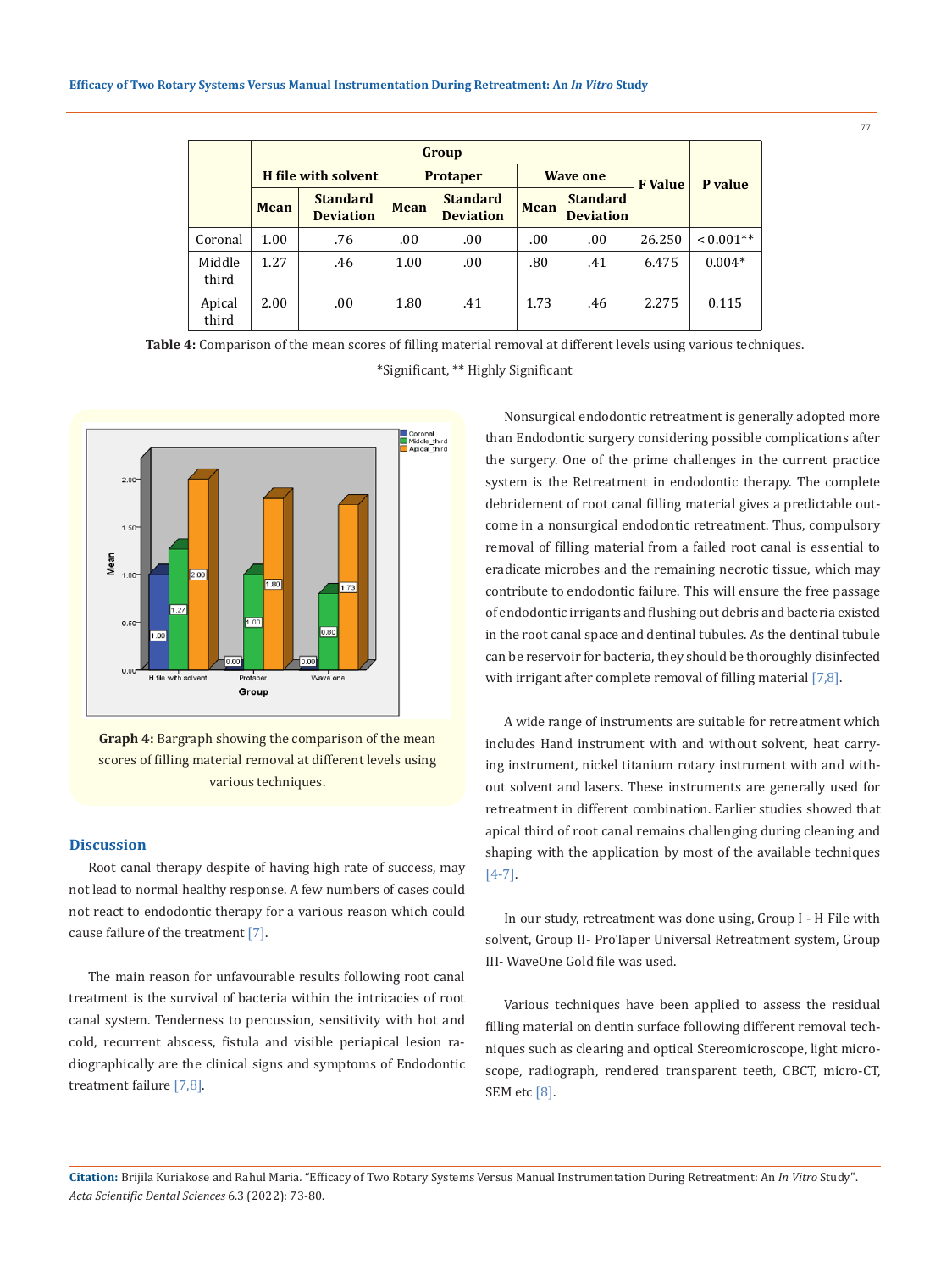In our study Scanning Electron Microscope (SEM) is used, since it allows acquisition of images of area covered by debris or smear layer and enables the identification of patent dentinal tubules under high resolution. All other possible techniques including micro-CT has only limited resolution power to discover these features  $[8]$ .

The scoring of SEM images were carried out blindly by two endodontist using criteria modified by Bernardes., *et al*. and Pirani., *et al*. as follows [9,10].

- Score 0: Absence of smear layer and filling debris with more than 75% of the tubule exposed and opened
- Score 1: Smear layer and filling debris present in limited areas with 75% of tubule exposed
- Score 2: Smear layer and filling debris often present, < 50% of tubule visibly exposed in a limited area
- Score 3: Smear layer and filling debris present above all dentin, no tubules visible

It was observed that a greater amount of filling material noticed in the apical third compared to middle third and cervical thirds irrespective of the technique used. This result is corroborates with previous studies reported by Unal., *et al*. [6].

In our study WaveOne gold file showed superior cleaning efficiency compared to ProTaper Universal Retreatment system and Hand file with solvent. Reciprocating instruments have proven to maintain excellant efficiency to standard rotary files during endodontic retreatment. This superior property could be because of the of the reciprocation motion with the connection towards the balanced force rotation of hand files (back and forth reciprocating rotation) keeping the centering ratio of the file in the path of the canal and reaching the apex in a better way. In addition, greater contact area between the file and root filling were attributed by the reciprocation motion that may improve the removal of the root filling [11,12].

The sufficient space for enhanced cutting, loading and transportation of root canal debris in a coronal direction are all contributed by the parallelogram shaped cross-section of WaveOne gold file. The offset cross-sectional shape and reduced taper of the file which favours penetration and extrusion of the filling material coronally is the reason behind better cleaning efficiency of WaveOne gold. The semi-active tip also aids in recommending its use in endodontic retreatment. The improved shape memory of WaveOne gold could be

the factor which favours the prevention of strips and ledges during retreatment procedures. It has improved property because of NiTi gold alloy [13,14].

In Group II, ProTaper Universal Retreatment system works on continuous full rotation with brushing movements against the canal wall in crown down manner which pulls the root filling material towards the orifice, thus removing the obturating material. Large amount of gutta-percha removal with ProTaper Universal retreatment system occurs through spirals running around the instrument, which cuts and soften gutta-percha at the same time [15,16].

The various design feature of the ProTaper including cutting edges, flutes, varied taper and varied length allowed its performance in retreatment. The negative cutting angle and the absence of radial land create an action of cutting as opposed to an action of planning on gutta-percha. Since the diameter of the instruments is small, some form of difficulties was felt in the initial penetration into the filling material. The pressure required to remove the filling material was more in ProTaper instruments when compared to Group III - WaveOne file [15,17].

In our study Group III -H file with solvent had least cleaning efficiency compared to other two groups. This may be due to design of H file that their positive rake angle cuts only in one motion that is the withdrawal motion. The Hand file could not directed effectively towards the canal wall as it is having higher stiffness than NiTi rotary instrument. The manual instrumentation does not produce frictional heat leaving more amounts of residual filling materials in root canals. One side of H file is noncutting leading to more accumulation of debris.

The push and pull action of filing by safe sided H file at as piston possess a challenge in pumping the debris through apical foramen. Moreover, the force acting on to the Hedström files is an operatordependent factor that can vary between each operator leading to a variation in results [18,12].

We have used solvent which could have increased the solubility of sealer within the dentinal tubules, which in turn responsible for partial blockage of the dentinal tubules. More amount of debris in this group might be because of solvent action which softens the root filling material that may be easily compacted into dentinal tubules from which it cannot be easily removed. This result is in agreement with previous study done by Horvath., *et al*. [19].

**Citation:** Brijila Kuriakose and Rahul Maria*.* "Efficacy of Two Rotary Systems Versus Manual Instrumentation During Retreatment: An *In Vitro* Study". *Acta Scientific Dental Sciences* 6.3 (2022): 73-80.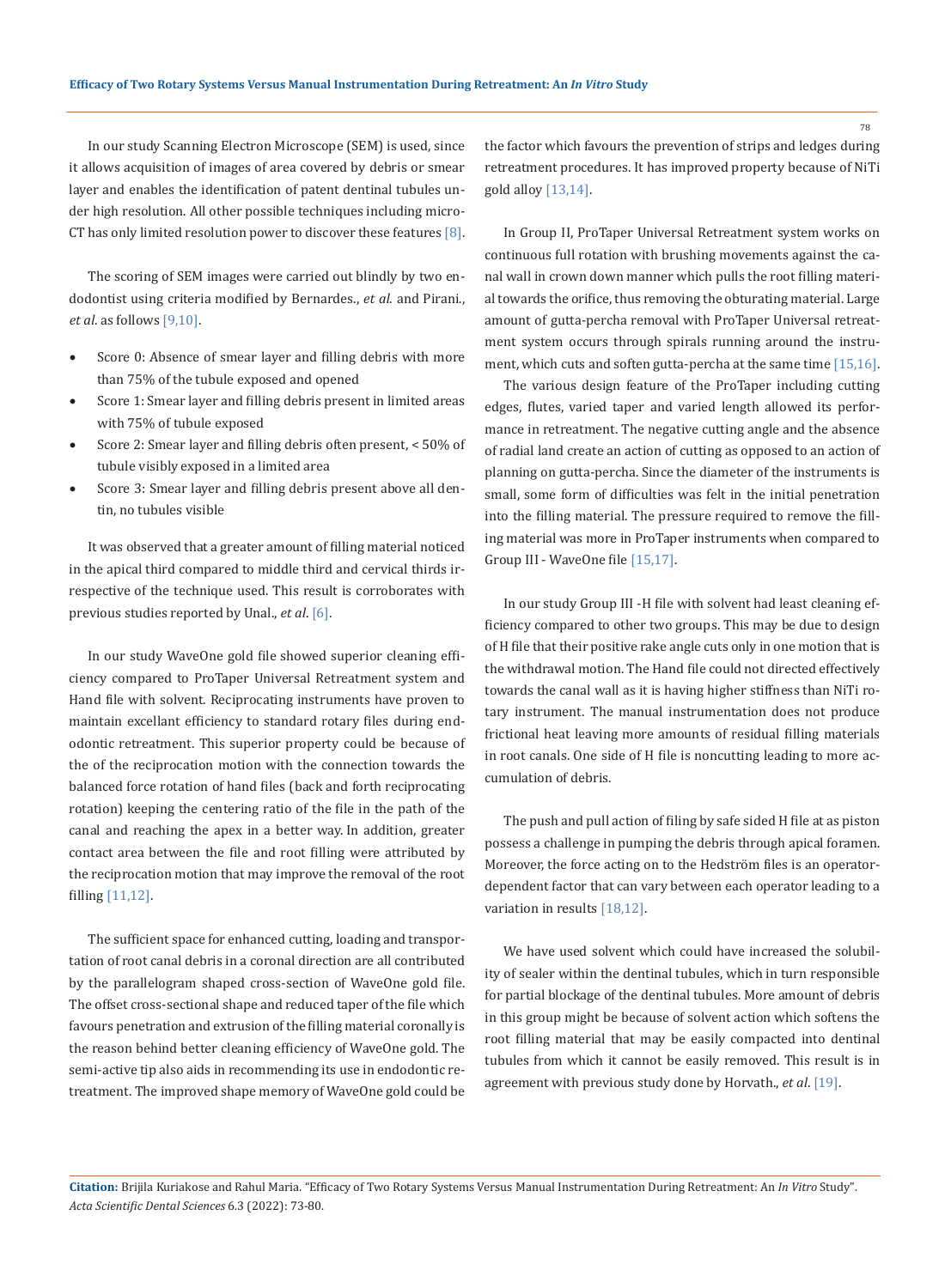Our result is also in accordance with Al-Obaidi., *et al*. (2016) Comparing of the Effectiveness of Reciprocating System with Continuous Rotary Systems in Non-Surgical Endodontic Retreatment. He did comparison among group I: reciprocating technique and WaveOne system, group II: continuous technique and ProTaper retreatment system, group III: continuous technique and R-Endo system, group IV: continuous technique and D-RaCe retreatment system. This study came to the conclusion that all the retreatment systems lead to different results did not effectively removes the filling material in the root canal. The reciprocating technique was most effective method for removing gutta-percha and sealer than continuous rotary technique [20].

The studies done by R N Nawaf 2021, Maiti N., *et al*. 2014, Guilani V., *et al*. 2008 concluded that the apical third had the most residual gutta-percha and sealer compared to the coronal and middle third due to the presence of apical curvatures, deltas, ramifications and the lack of control with the currently available instruments. Our study results are also in accordance to the above listed studies [21,22].

Under the condition of the present study, it was impossible to completely remove root canal filling materials irrespective of which technique is used. WaveOne gold instrument were significantly more effective in the removal of obturating material from the walls of the canals in comparison to ProTaper retreatment system and H files with solvent when used.

## **Conclusion**

Under the conditions of this *in vitro* study, the results showed that

- None of the systems tested were able to remove residual gutta-percha and sealer completely from the root canals.
- The reciprocating instrumentation techniques was the most efficient method for removing gutta-percha and sealer, followed by the continuous rotary instrumentation techniques and the manual instrumentation techniques.
- The percentage of remaining filling material in the root canal wall after retreatment was least in WaveOne Gold Primary file followed by ProTaper Universal retreatment file and H File with solvent being the highest.

The percentage of remaining filling material after retreatment exhibited least in coronal area followed by middle area and apical area.

#### **Conflict of Interest**

The authors deny any conflicts of interest.

## **Bibliography**

- 1. PK Thaku Raj., *et al.* ["Evaluation of effectiveness of two differ](https://pubmed.ncbi.nlm.nih.gov/29959303/)[ent Endodontic Retreatment systems in removal of gutta per](https://pubmed.ncbi.nlm.nih.gov/29959303/)cha: An invitro study". *[Journal of Contemporary Dentistry](https://pubmed.ncbi.nlm.nih.gov/29959303/)* 19.6 [\(2018\): 726-731.](https://pubmed.ncbi.nlm.nih.gov/29959303/)
- 2. Saad AY., *et al.* ["Efficacy of two rotary NiTi instruments in the](https://pubmed.ncbi.nlm.nih.gov/17185127/) [removal of gutta-percha during root canal retreatment".](https://pubmed.ncbi.nlm.nih.gov/17185127/) *The [Journal of Endodontics](https://pubmed.ncbi.nlm.nih.gov/17185127/)* 33 (2007) :38-41.
- 3. Giuliani V., *et al.* ["Efficacy of ProTaper universal retreatment](https://pubmed.ncbi.nlm.nih.gov/18928852/)  [files in removing filling materials during root canal retreat](https://pubmed.ncbi.nlm.nih.gov/18928852/)ment". *[The Journal of Endodontics](https://pubmed.ncbi.nlm.nih.gov/18928852/)* 34.11 (2008) 1381-1384.
- 4. Farzaneh M., *et al.* ["Treatment outcome in endodontics: the](https://pubmed.ncbi.nlm.nih.gov/15329565/)  [Toronto study-phases I and II: orthograde retreatment".](https://pubmed.ncbi.nlm.nih.gov/15329565/) *The [Journal of Endodontics](https://pubmed.ncbi.nlm.nih.gov/15329565/)* 30 (2004): 627-633.
- 5. Stabholz A., *et al.* ["Endodontic retreatment: case selection and](https://pubmed.ncbi.nlm.nih.gov/3270681/)  [technique. Part2: treatment planning for retreatment".](https://pubmed.ncbi.nlm.nih.gov/3270681/) *The [Journal of Endodontics](https://pubmed.ncbi.nlm.nih.gov/3270681/)* 12 (1988): 607-614.
- 6. Unal C., *et al.* ["A comparison of the efficacy of conventional](https://pubmed.ncbi.nlm.nih.gov/19220515/)  [and new retreatment instruments to remove gutta-percha in](https://pubmed.ncbi.nlm.nih.gov/19220515/)  curved root canals: an *ex vivo* study". *[International Endodontic](https://pubmed.ncbi.nlm.nih.gov/19220515/)  Journal* [42 \(2009\): 344-350.](https://pubmed.ncbi.nlm.nih.gov/19220515/)
- 7. Hasija MK., *et al.* ["Evaluation of Gutta-Percha Removal from](https://www.jicdro.org/article.asp?issn=2231-0754;year=2020;volume=12;issue=1;spage=27;epage=32;aulast=Hasija) [the Dentinal Tubules Using Different Instrumentation Tech](https://www.jicdro.org/article.asp?issn=2231-0754;year=2020;volume=12;issue=1;spage=27;epage=32;aulast=Hasija)[niques with or Without Solvent: An](https://www.jicdro.org/article.asp?issn=2231-0754;year=2020;volume=12;issue=1;spage=27;epage=32;aulast=Hasija) *In vitro* Study". *Journal of [the International Clinical Dental Research](https://www.jicdro.org/article.asp?issn=2231-0754;year=2020;volume=12;issue=1;spage=27;epage=32;aulast=Hasija)* 12 (2020): 27-32.
- 8. Schwerz L., *et al.* ["Comparison of the effectiveness of the pro](https://www.semanticscholar.org/paper/Comparison-of-the-effectiveness-of-the-protaper-in-Schwerz-Fontana/27cc184658d5ea2c16342b799c7feee86e93bd55)[taper system versus hand instrumentation in endodontic re](https://www.semanticscholar.org/paper/Comparison-of-the-effectiveness-of-the-protaper-in-Schwerz-Fontana/27cc184658d5ea2c16342b799c7feee86e93bd55)[treatment: a scanning electron microscopy study".](https://www.semanticscholar.org/paper/Comparison-of-the-effectiveness-of-the-protaper-in-Schwerz-Fontana/27cc184658d5ea2c16342b799c7feee86e93bd55) *RSBO Le Réseau de Recherche en [Santé Buccodentaire et Osseuse](https://www.semanticscholar.org/paper/Comparison-of-the-effectiveness-of-the-protaper-in-Schwerz-Fontana/27cc184658d5ea2c16342b799c7feee86e93bd55)* 9.4 [\(2012\); 368-374.](https://www.semanticscholar.org/paper/Comparison-of-the-effectiveness-of-the-protaper-in-Schwerz-Fontana/27cc184658d5ea2c16342b799c7feee86e93bd55)

**Citation:** Brijila Kuriakose and Rahul Maria*.* "Efficacy of Two Rotary Systems Versus Manual Instrumentation During Retreatment: An *In Vitro* Study". *Acta Scientific Dental Sciences* 6.3 (2022): 73-80.